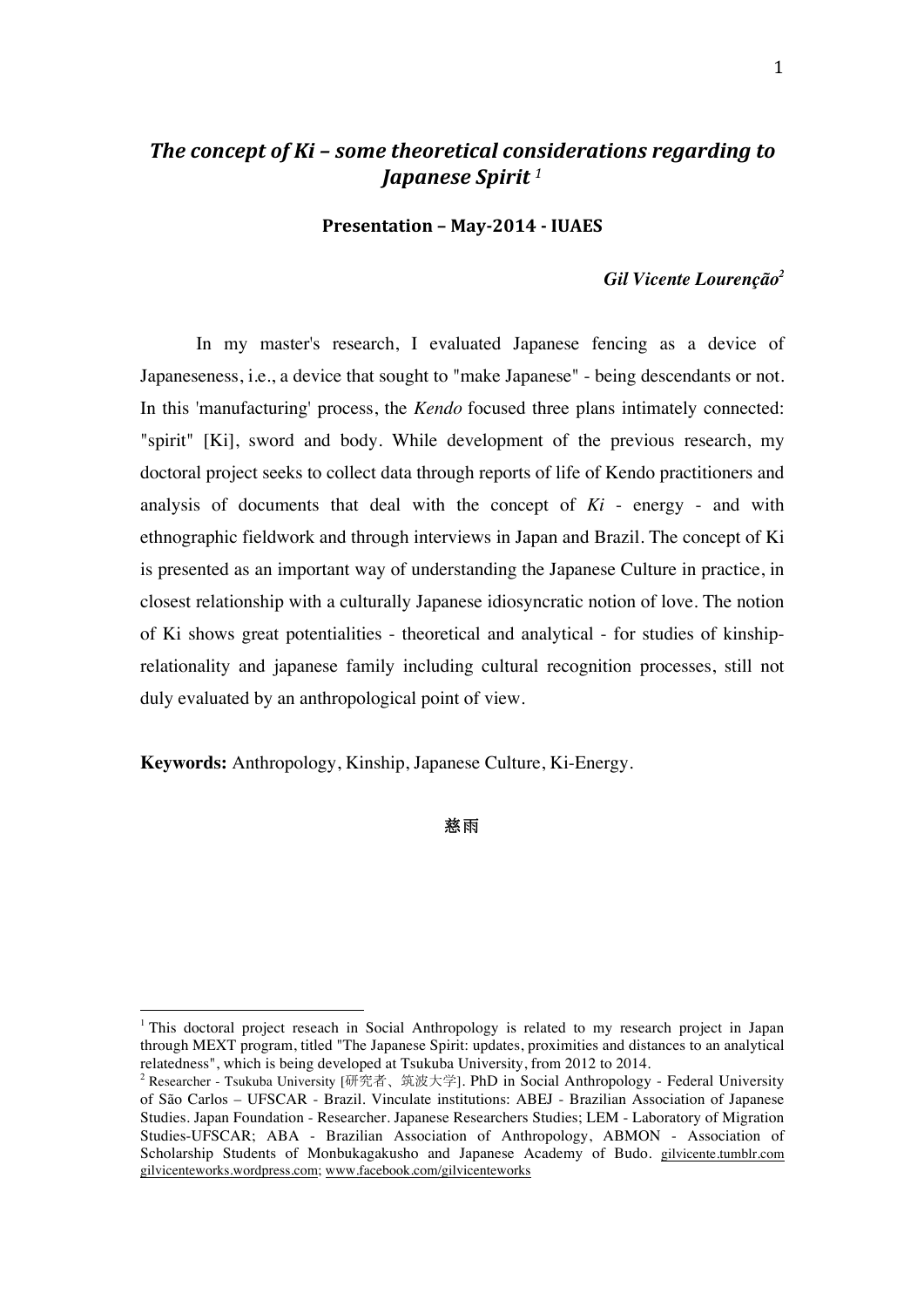### **About here and there - or about Japan and Brazil…**

I began this research in 2006, when an event of Brazilian Kendo Federation in a Japanese Colony, inside of Santa Catarina State, the south of Brazil. In those days, of course, would never dream visiting Japan and study a concept here. Nevertheless, I did the masters research about Kendo in Brazil, and after meditating properly on the master's research and the possibilities, I decided to study the concept of ki  $\lceil \xi \rceil$  by a seemingly trivial reason from anthropological point of view, i.e., people with whom I developed the work and people who has become my conviviality friends, they assigned enough attention to this concept, reflecting, and researching your senses and meanings. Now, the key question, I think, is what this concept can tell, first, about himself, and then about Japanese Culture in Japan and Brazil and, perhaps, beyond.

In this work, I retrace my steps and reflect on what led me to write a paper about the notion of ki and, at first, this work is the beginning of a nomadic archeology of this notion. About this *nomad science*, or metallurgical, it can be performed in small regions, progressively going from the small and jagged to the large. Ultimately, the great usually is easy to be perceived; the small, in turn, requires a closer look. This archeology to the broad term 'Japanese Culture' goes a long way and I hope it goes through, at least in part on my doctoral thesis. The other part and any shortcomings, I hope, serve as encouragement and challenge to other researchers.

The Ki  $\lceil \frac{1}{2} \rceil$  can be defined as vital energy, will, spirit - and is a concept that can be found in everything, from the smallest living creature until what is culturally defined as a human being. The Japanese don't pay too much attention to this concept and do not think so much about whether undermine their possibilities. All that is alive have ki. This, most often, was given as evidence. In this article, in short, I'll present the hypothesis of my PhD Research relating to some data collected in the fieldwork on a theoretical synthesis and, at the end, a conclusion that has only the interest of serving as a *plateau* for my thesis. Therefore, this is not a text that closes itself and is full of gaps. Much of the data collected in Japan will be analyzed during the year 2014, in Brazil.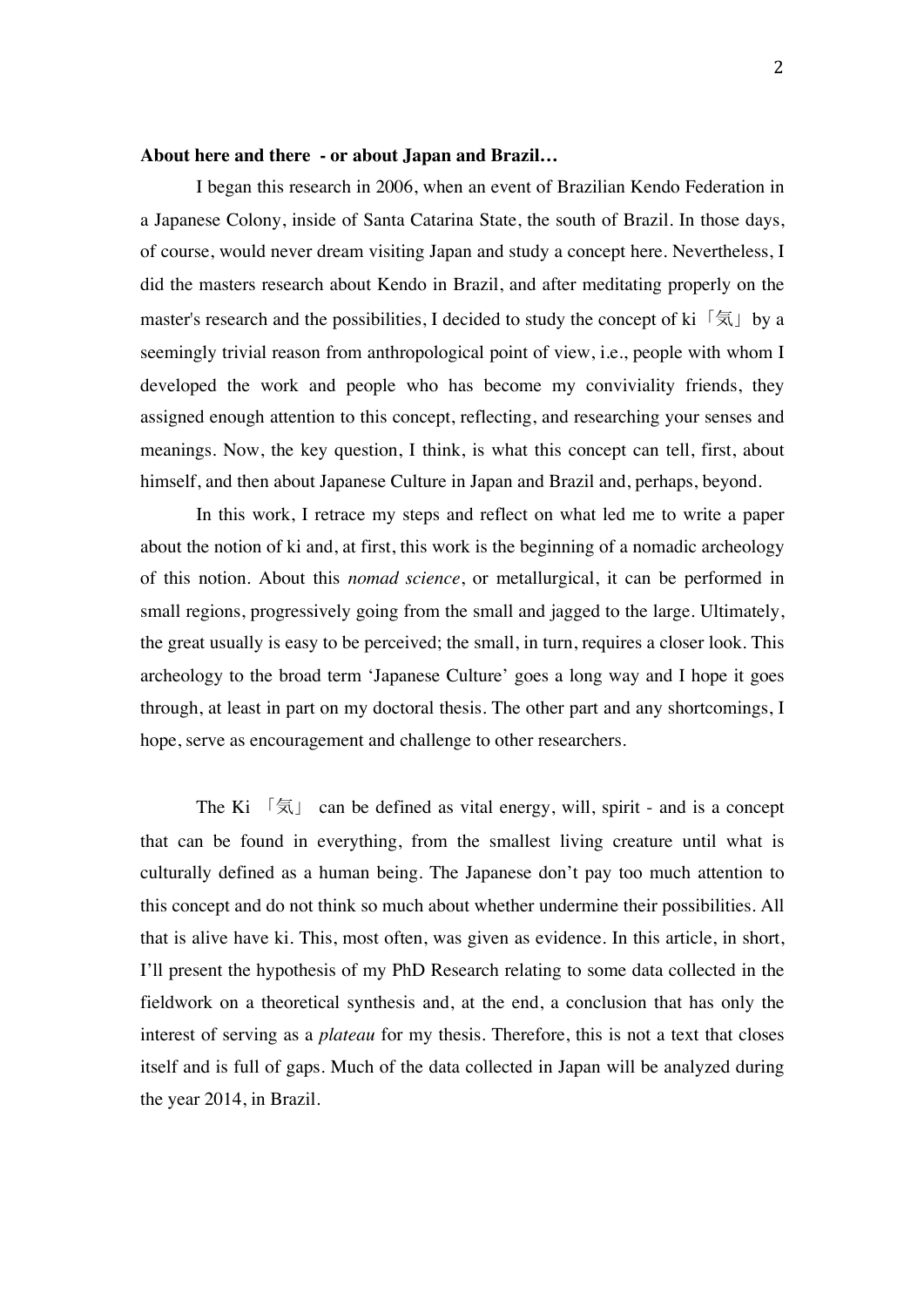I have been living two years in Japan. These two years, obviously, are not sufficient for a satisfactory understanding of Japanese Culture, by its overflows, complex and [im]planned connections with other cultures; folds and multiplicities. Regardless, with a sense of humbleness resulting from difficulties along the way, the two years of research opened my eyes to a somewhat broader understanding of *ki* object of this research - and a series of socio-anthropological operations in practice, and problems and solutions that only native practices can offer and make themselves understood. Said this, what we do in a small sense is a nomadic science, very close to primitive metallurgy, in the sense that the paths taken here could be different, but still, achieve similar results.

#### **About the reseach - how it happened?**

I used the following materials: bibliographic, structured forms, semi-structured interviews and informal conversations in training, and the method of articulation was *ethnography*. Regarding the first, we have performed a bibliographical search about the Ki in Japan with the basic reference for the beginning the book of Ogawa Chutaro [1901-1992]: Kendo Kouwa. Other books and articles has been worked out together with field research and events in Kendo and Iaido, following the advices of the Japanese professors.

The structured forms, semi-structured interviews and informal conversations, articulated under the general theme of the research were conducted in Japan, with Kendo practitioners of all possible nationalities, beyond the Japanese, although informal conversations and the forms had better acceptance since requiring less time to collect responses and are more straightforward and fast. The questionnaires were applied in events and trainings of Kendo or sending via facebook or email. About the data, I count about 20 forms [more interviews] of Japanese practitioners, 60 practitioners around the world and 50 Brazilians. Summary data are listed in an **appendix** at the end of this text, although all open questions are absent in this summary.

About *fieldwork*, performing it under the logic of *dense insertion* (Lourenção: 2010a, P. 46-64), assuming an ethnographic context, (Favret-Saada 2005), (Viveiros Castro: 1992, 2002b) to capture information in *dojo* 「道場」and other places where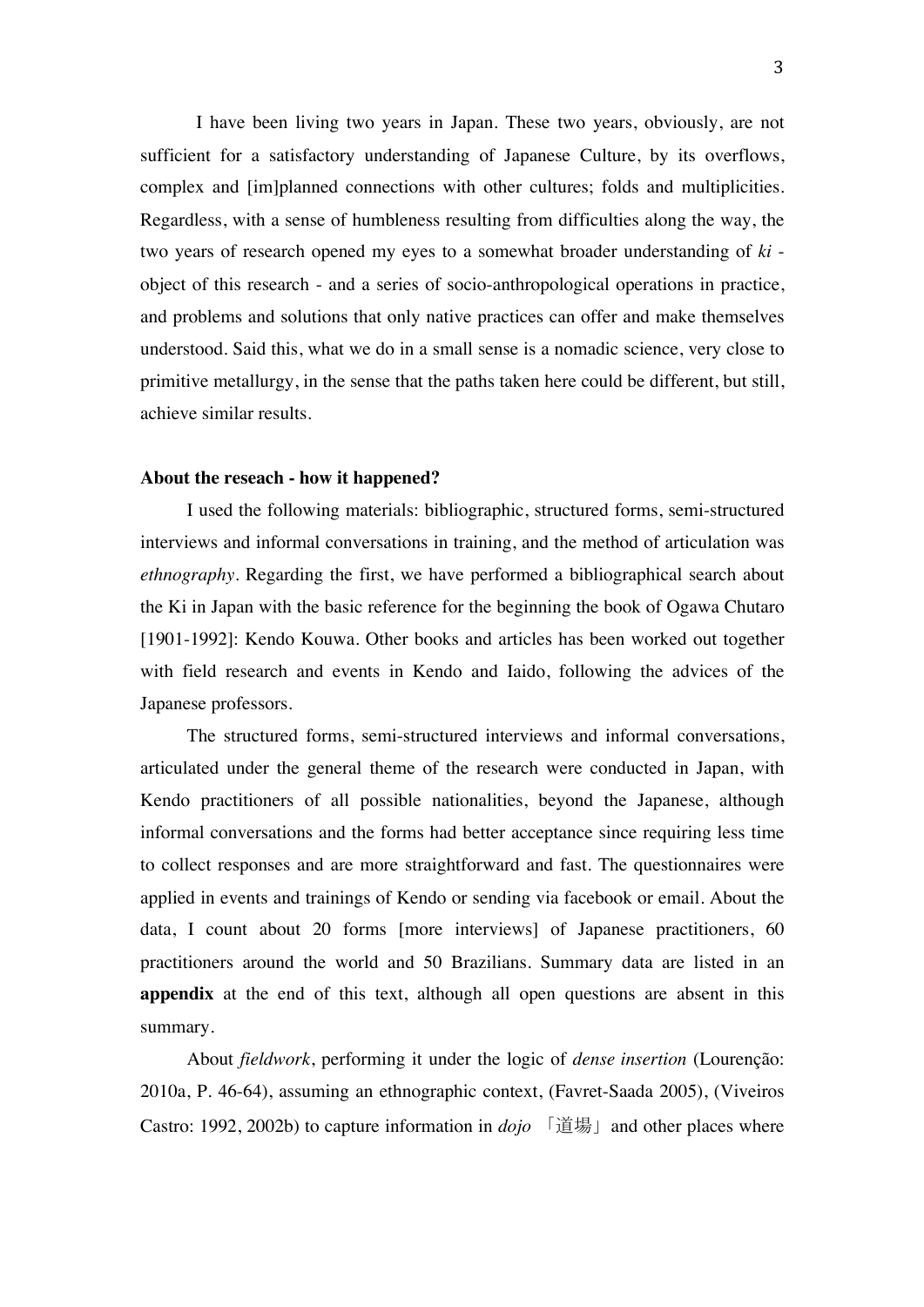occur the training of Kendo in Japan and Brazil<sup>3</sup>, where I had conversations with practitioners through the method of appointment of native contacts, effecting a stable network through known points along the development of the fieldwork.

The fieldwork was conducted in Brazil [2007-2011 and 2014] and Japan [2012- 2013]. At this place, I have realized ethnography in Tokyo, Osaka, Kyoto, Kanagawa Ken and centrally in Ibaraki ken. In these places I come collecting data and reports of practitioners, and making contacts with police since identified a particularly intense development about the topic of this research, i.e., the notion of 'Ki<sup>4</sup> with the Japanese police, though he collected stories and field information from practitioners from another countries who have been living in Japan.

At first, the field research was planned with the goal of capturing data with Japanese police in Tokyo but facing difficulties to access the headquarters of the Metropolitan police and, after this, the police members didn't answer, I got access to police in Kanagawa ken, a privileged contact with the ex-Police Chief of Hadano shi, who currently working at the Police General Headquarters in Yokohama shi [Kanagawa] who became my informant in the research, opening many opportunities for conversations and data collection, as well a retired Police Officer from Tokyo, 8th Dan of Kendo, who was the coach in that elite police division, which I have been talking and practicing. I've been performing field research and notes on everything related to Japanese Culture, and centrally about my research object. The basic questionnaire for research [diagnosis with quantitative and qualitative variables, and a small structured interview] is in use and their application has been bringing interesting information. On qualitative data, formulated questions which put on the central question of being Japanese, become Japanese through Kendo, and questions based on the notion of  $\lceil \xi \rceil$ .

#### **About the fieldwork and reseach**

 

The Fieldwork is happening by ethnography through the practice of martial arts and conversations with practitioners and people who have interest in the concept of Ki, in the practice of kendo, iaido and kyudo. I've been reading things and related

<sup>&</sup>lt;sup>3</sup> For further references on the development of field research in these spaces see Lourenção (2010a, p. 16-104).

<sup>&</sup>lt;sup>4</sup> For further information, and the relationship between police force and Kendo in Japan since the nineteenth century, from historiographic point of view, see Lourenção (2010a, p. 241-259).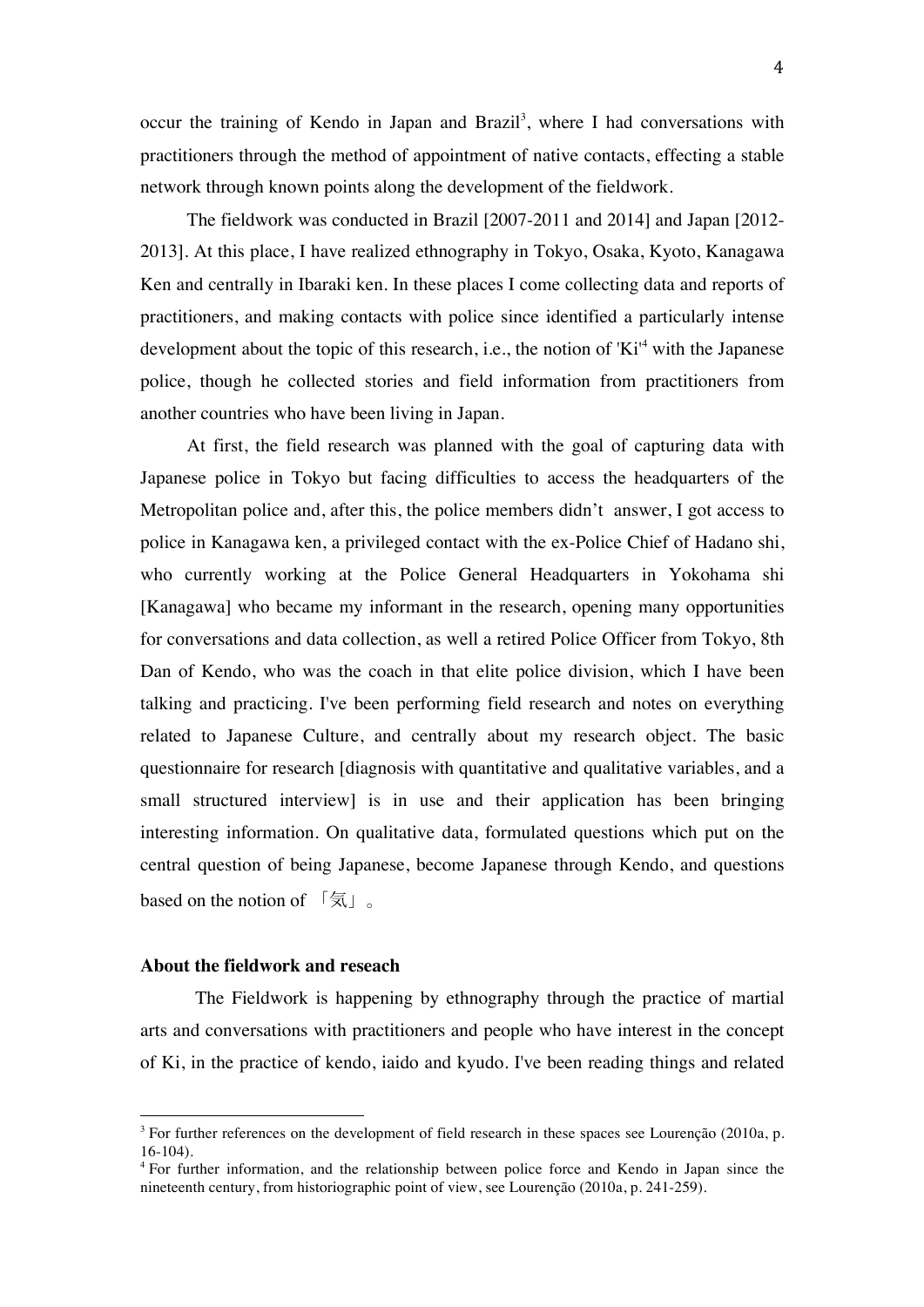concepts such as Kokoro [心] and seishin [精神] and others. All these concepts are part of a holistic conception of human being for Japanese that although focus anatomically in defined parts, in precise moments in training, they all seek to frame sections into something bigger, that we call human being or *ningen*「人間」。This notion of *human being* is important to Japanese people, once in every speech inside of kendo and iaido this word appears. Here we have an opening to think Japanese Morality, their manufacture and reflection on their effectiveness, from the social point of view, considering the space of the body as a matrix, the starting and ending point. About the ties and trust established with some practitioners apparently will be more lasting than the research time. For example, Professor T. honored me borrowing a sword so I could practice and all practitioners treat me with deference and respect. This example indicates that they have consideration to me, and the same teacher told me on another occasion that he wanted to keep a good memory and wished to give me a good memory and experience. In fact, a good experience about Japan and about the value of these rituals is possible, and a friendship and mutual respect. It is absolutely unnecessary to point out how much I shall - spiritually speaking – to these people.

## **Hierarchy**

 

#### *The heavier is a branch of rice, more it bows.*

The hierarchy in Kendo is different when seen from another point of view. The hierarchy of Dan is just indicative of a field of differential attitudes in terms of relationship with another<sup>5</sup>. When the accumulation of grade occurs, there is a relative obligation to be more humble towards the learners and to the so-called community. They say that the more one climbs, should be more responsible, because the increment of insignia is synonymous of 'knowledge' and that responsibility is typically Japanese. Mr. I. illustrates this through the metaphor of the branch of rice: "How much heavier is a branch of rice, more it bows".

### **Some words about the hierarchy and entering into the Japanese house**

<sup>&</sup>lt;sup>5</sup>"Another, is nobody, neither subject nor object, but a structure or relationship that determines the occupation of the relative positions of subject and object by specific characters and their alternation: another means to me to the other self and other I for me. "Another is the relational expression of a possible world (Viveiros de Castro, 2002b, p. 118).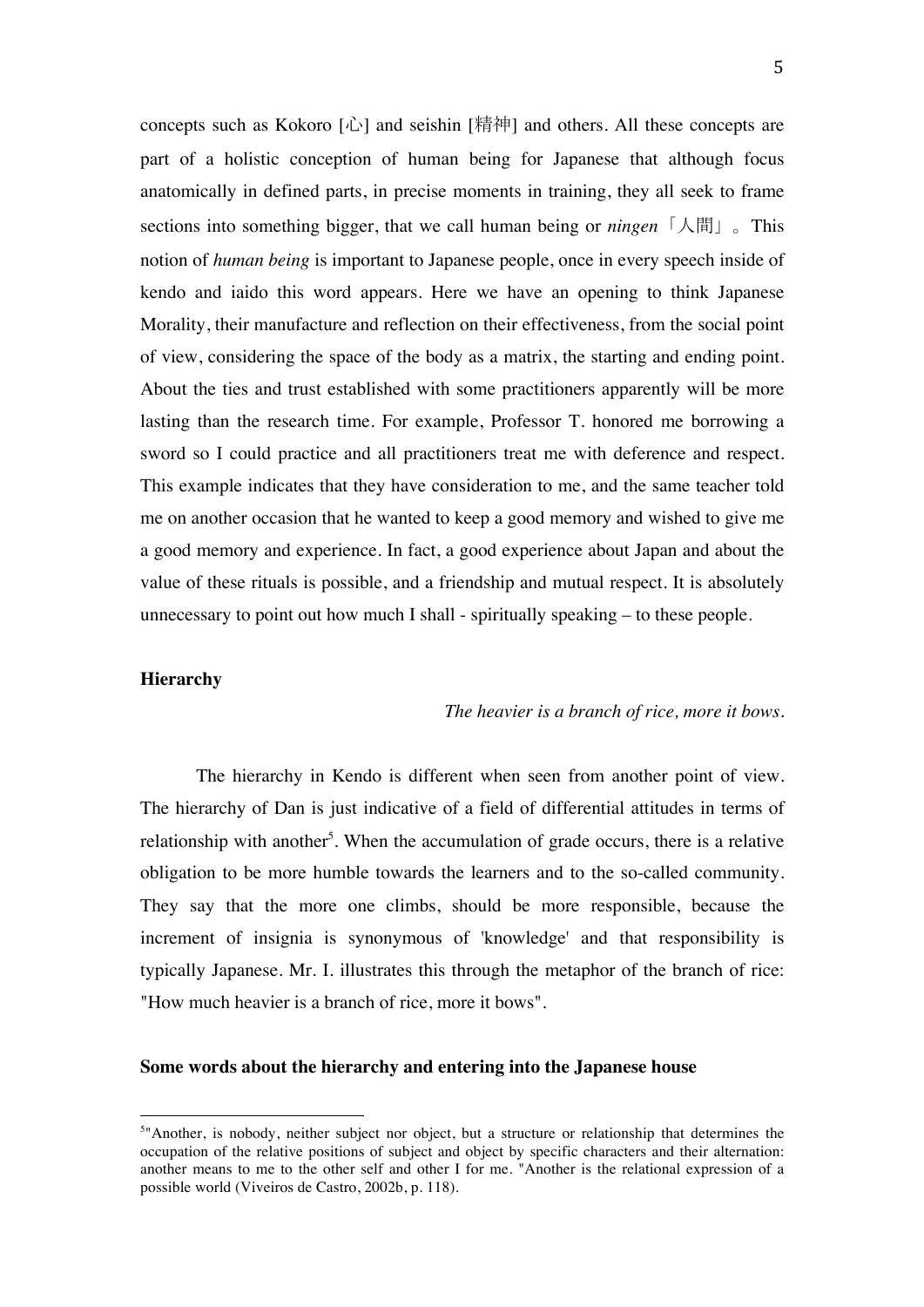The hierarchy in Kendo is presented as a geometrically variable calculation (Latour, 1994 P 84-87); (Viveiros de Castro, 2002a, 401-455) resulting in contact with another above, below, or lateral, with an algebra of Dan inversely proportional to social distance into the ethnographic context. Calculate the relative approach, and secondly because of the dominance of traditional and activation knowledge in evaluative coordinates, like humbleness and respect, for example. What we call this to designate as a *geometry of Japaneseness* – see below – through which 'values' acquire density through updates. But it is important to note that these 'values' are not points but lines of variable 'density'.

The duality of hierarchical key opens up problems by using Dumont, because the calculation is not only from above, below or beside or on whether an idea encompasses reverses or is present in a reciprocal (Lanna, 1998, Especially p. 12 and Viveiros de Castro, 2002a, p. 427-431) compared to the contrary. The calculation takes varying degrees of closeness and distance in relation to the idea and practice of *japaneseness*. That said, the 'hierarchy' as a principle to a second approach can be thought of Kendo in one of its effects, such as systemic aggregation of 'difference', multiplying differences in infinitesimal levels with updating given a threedimensional framework. That we understand as three-dimensional hierarchical principle. Well, now, let us analyze some constituent elements of the philosophy of Kendo.

## **About the Ki**

# 気を入れて下さい。

*'The purpose of Kendo is to forge the body and mind, which essentially means cultivating Ki. The refinement of energy leads to growth as a human being'*, according to the Japanese Kendo practitioners. Firstly, there is no real equivalent for *ki* in Portuguese, neither in English. The Japanese word for this is 気, which *a priori* can be translated as' energy'. Often uses this word in Japan about many things, including relation to natural phenomena, the condition of human relationships, and even about the state of body and mind. However, "ki" itself is not a physical entity, according to Ooya [2007]. Varied experiences have the general designation of 'Ki', depending on each context. For example, T. Sensei, in one training, told me while I performed an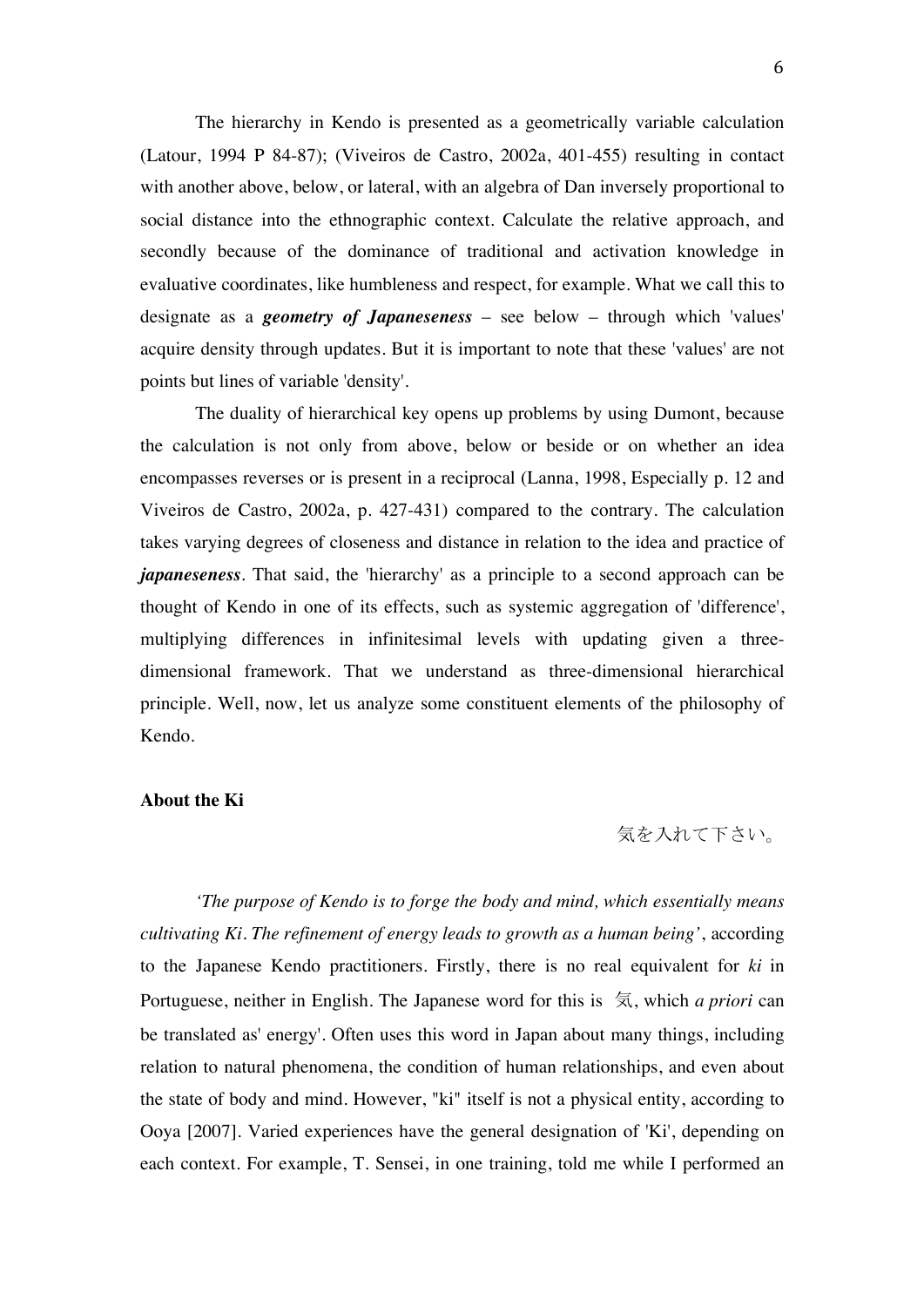exercise:「気を入れて下さい」what means, 'put 'ki' into exercise'. In short, do with energy or concentration that he was meant.

From a broad sense, the *Ki* can be described as follows:

1-Source of all things; 2-Vital force, Spirit, Vitality, 3-Element to describe the movement and state of mind; 4 - Even if you can not be seen, can be sensed or detected. 5 - Has a special relationship with the breathing, as the graphic sign of the Japanese word itself indicates, an out of steam from a pot of rice - 気. Thus the meaning of the word *ki*, depending upon its contextual usage, can vary from 'energy' (objective, statically perceived) to 'the feeling for the state of energetic arousal' (subjective, statically perceived) and to 'the feeling of energy thrusting forward towards, and sustaining action' (subjective, dynamically perceived). Ki is difficult to understand precisely, but can be basically described as an "*invisible and without shape of vital energy or vitality that is widely revealed in the state and movement of the mind"* [Ooya: 2007].

This hypothesis seems to me the main core. The issue of vital energy has a pronounced body and moral dimension. And more. The concept of *House* has an important connotation in this case, since this is a metaphor for the notion of corporeality to the Japanese, whereby correlated to Ki concepts have concrete existence, and, it seems, the concept of Ki as a Japanese spirit can be used as a mode of constitution of kinship. Just a comment about the *House* - the arrangements for training take place in that spaces where we have the guidance of Sensei – 道場. These Senseis treat their students as "children", sometimes. There is a dimension of kinship, even if fictional, about it.

The native speech in general indicates that for practicing Kendo is necessary to discipline the 'spirit' before the body. The term reference is the  $\overline{5}$ , and now it is defined as 'spirit', sometimes taken as 'vital energy'. According to this second definition, all living beings possess this 'vital energy' and the uniqueness of Kendo presents the attention for become bigger, both in training and in the discussions of native theories.

The concept of Ki operates in terms of strength or weakness of the body taking into account the native theories and approaches this definition made by Moeran (1984, P. 254 ); (Frager & Rohlen: 1976, p. 270). It is also seen as a power that animates the body and allows the action, carrying in its development intentionality or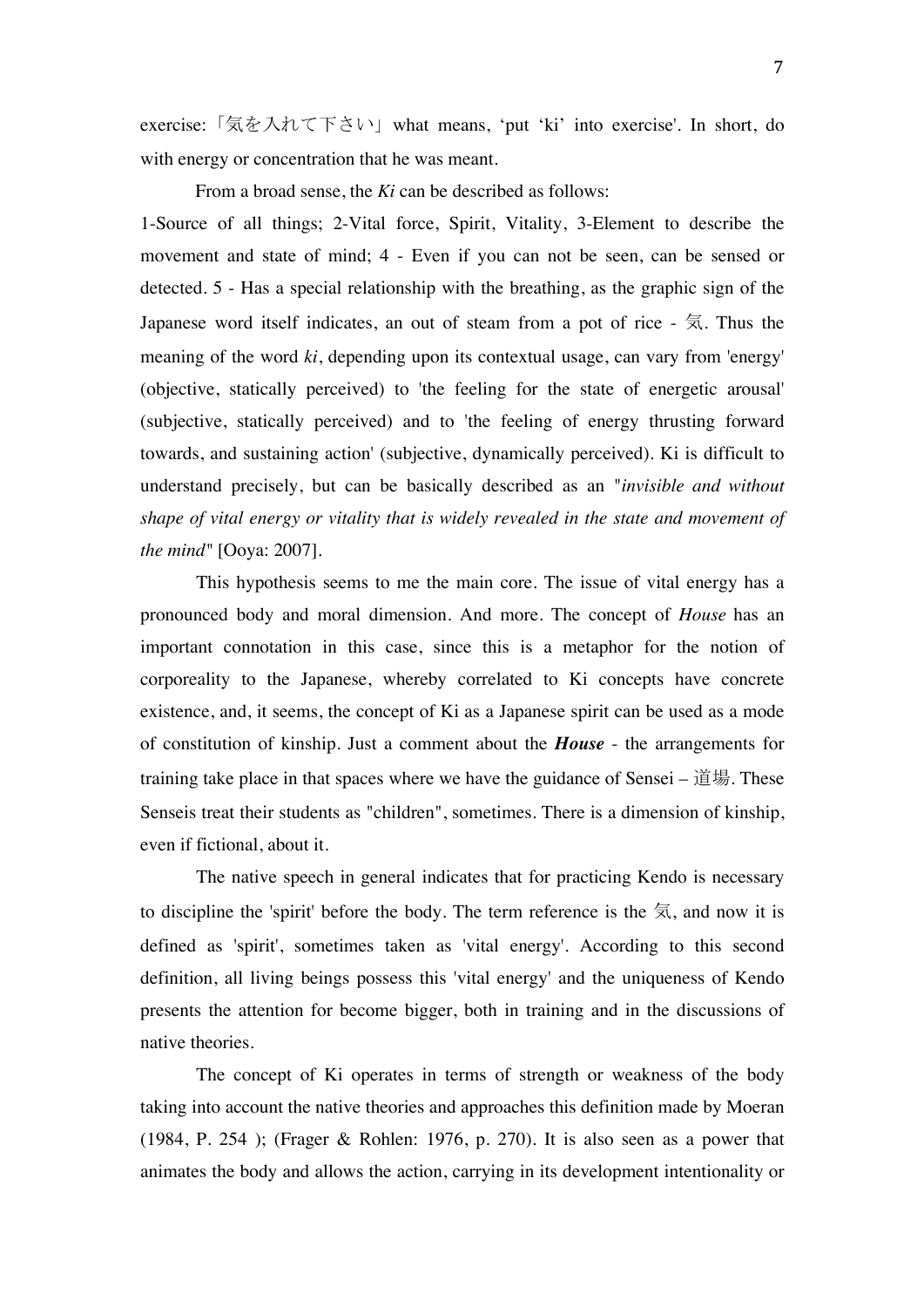'vitality', according to Kumagai (1988). In short, this term - *Ki* - is used in instances where there is a relationship. Crossing swords, cleaning the dojo's floor, in conversations, in keeping your word and inside of every action even if not practiced in relation to Kendo. In Japan, when performs an action that can be classified as carrying ' energy ', people refer to this as using ' Ki '. In a ritual of tea 「茶道」, in a section of calligraphy「書道」, in a bodily movement greetings a newcomer when it makes a move that door itself felt and 'feeling', people say this is full of ' Ki '. And besides, this becomes a qualifying operator from which all practitioners of Japanese arts – and not practitioners also - are to a greater or lesser way, classified. During the field research, I noticed that component as a determinant to talk about how to recognize a person can be granted as 'Japaneseness' (Lourenção: 2010, 2011).

The *Ki* and other definitions of 'spirit' are not particular characteristics of Kendo. In contrast, seem to be in a wide range for different Japanese contexts as pointed out by some Japanese researchers who worked with Japanese Cultural plans, arguing that such notions as keys to understanding Japanese cultural uniqueness. But that's not all.

#### **A Few words about Kendo as a moral model –** *Japaneseness*

A formulation about the concept of 'Japaneseness' as it became known in the academic literature came from Tsuda (2000a, b, 2003a, b) - Japaneseness - while linking an ethics based on an ethnic delimitation, in the studies on the situation of Japanese-Brazilians as ethnic minority in Japan.

Reordering the concept according to my research data, I argue the Kendo as a Japaneseness device, which focused on the center of its operation in determining the ethical substance, i.e. the way in which this practice constituted aspects of operation in 'spirit', especially regards as moral conduct. In this sense, Kendo operated twice in the body and 'spirit' as elements of the disciplinary field. The moral indications were the fringes where one could update the search for a "wisdom of the self", which turned constantly to Japan - ideal - as the center of this process. Second, a mode of subjection that is placed on how practitioners were related to this class of knowing and recognize the related obligation to put it into practice. The respect, exemplary conduct, the right heart are some of the elements of varying intensity through which became manifest for themselves and for others. Third, there was a general operation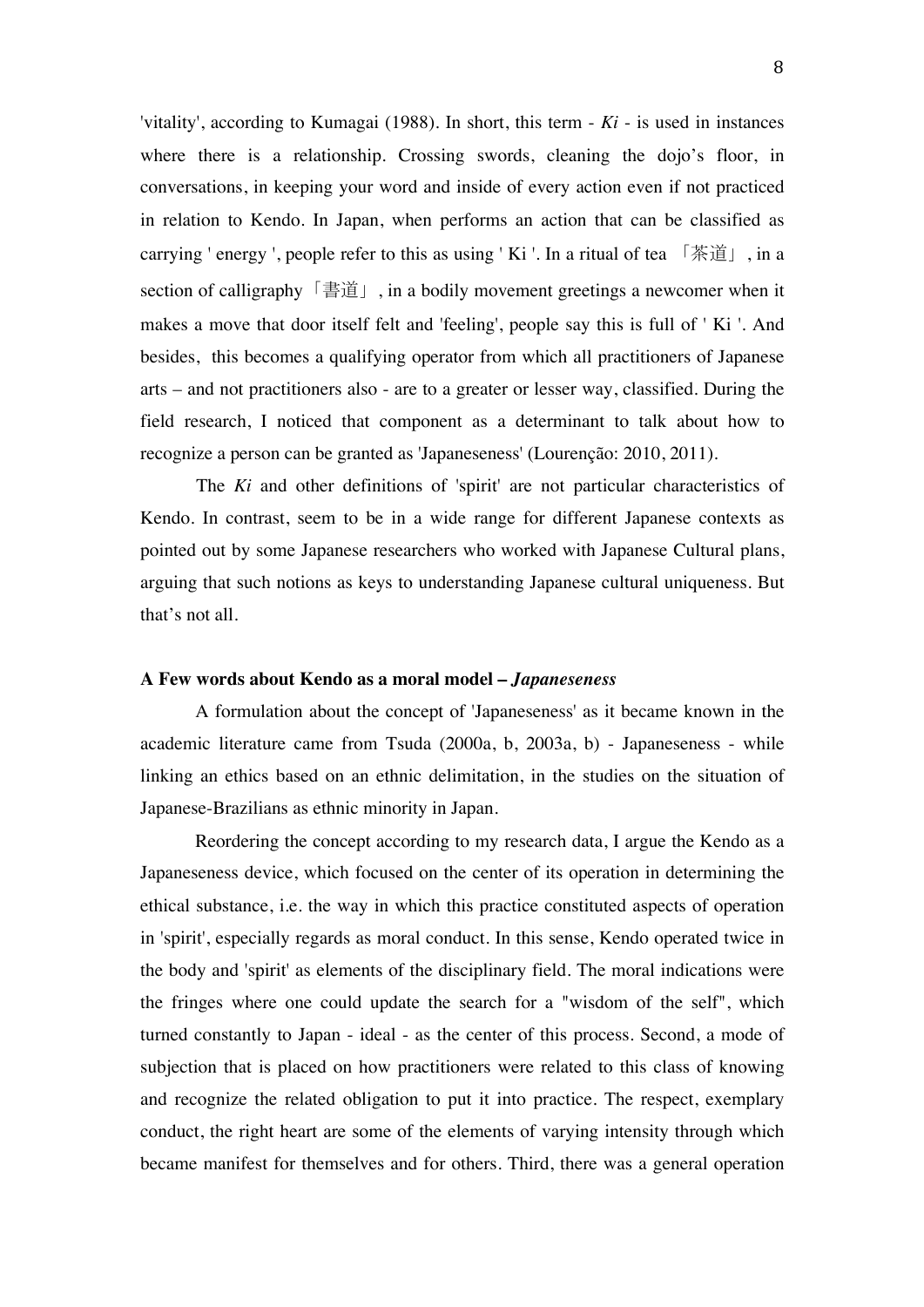and continued working regarding to ethics. How to behave, how to thanks, as asking permission and so on are some manifestations. And finally, a way of being, characteristic of the moral subject. In short, moral action involves a relationship with reality in which it takes place and a relationship with the code to which it relates and also a relationship with himself, a constitution for themselves. Sure there are compromises and/or loopholes, but the core, the matrix, is Japan as an ideal and presupposes a process of subjectivation that for conceptual point of view, I appointed as 'Japaneseness', disconnecting the implications of ethnic minorities and this stuffs (Lourenção 2010a, 2011).

## **And the love?**

*[...]the moment I was awoken to the idea that the source of 武道 is the spirit of divine love and protection for everything, I couldn't stop the tears flowing down my cheeks. Since that awakening, I have come to consider the whole World to be my home. I feel the sun, the moon and the stars are all mine. My desire for status, honour and wordly possessions has completely disappeared. I realised that Budo is not about destroying other human beings with one's strength or weapons or annihilating the World, by force of arms. True Budo is channelling the universal energy to protect World Peace, to engender all things fittingly, nurture them and save them from harm. In other words, Budo training is to protect all things, and nurture the power of unconditional divine love within. Morihei Sensei*

*Love is the key to balance the Ki.* The Ki, being the point of increasing the physical forces must be countered by culture, and in this sense, love, culturally understood, emerges as the equilibrium point in this equation. But that love is about? How to understand this sentiment culturally reflected?

#### **About the conclusion, the equilibrium**

*So, who is the ideal japanese, or the main idea about? Sensei: Well, I think the real japanese was who lived during the war. Acctually I'm researching this. I'm son of two cultures, so, I need to search about the real Japanese Spirit. That is my research now.* Ooboki Sensei [大保木先生], Akihabara.

In sum, from the perspective of the Japanese, the *ki* articulates impulse as the fluidness of the apprehending self moving visibly towards affirmation through the social act. The important thing to keep is, the exchange of Ki, or the  $\lceil \xi \pi \tilde{\beta} \rceil$